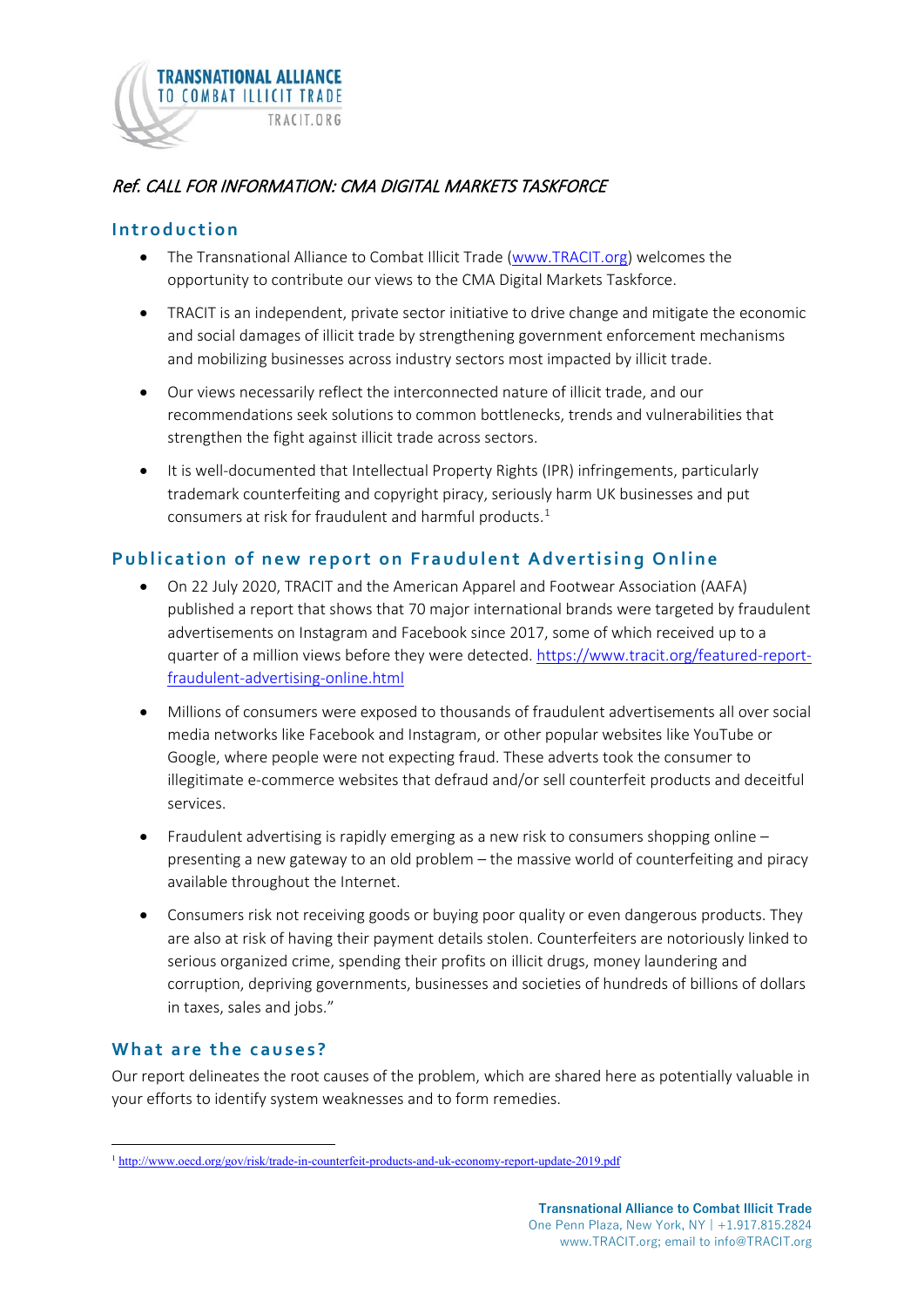- Limited verification Without robust due diligence checks that verify the identity of who is advertising on the platform, fraudulent advertisers are free to exploit the system with little risk of exposure and virtually no risk of punishment or penalty. The placement of a fraudulent advert can be done in just a couple hours at very little cost.
- System weaknesses Fraudsters exploit system weaknesses, such as lacking controls on accounts sponsoring the fraudulent advertisements, such as account history or relevance between advertising accounts and the advertisement.
- No controls on destination websites When Instagram or Facebook users click on fraudulent sponsored adverts, an in-app browser typically directs them to an external websites designed specifically to sell counterfeit or fraudulent products. In the absence of rogue destination websites, fraudulent adverts would have nowhere to redirect consumers. For these reasons, efforts have been directed at domain name registrars and Internet Service Providers to prevent or take down such infringing sites.
- Little protection from repeat infringers It is not difficult to repeat a fraudulent advert, even after being reported.
- Deceptive practices A fraudulent advert typically appearing on Instagram or Facebook targeting a well-known brand can be of very high design quality, showcasing hundreds of products images, often feature very high discounts and bogus logos for payment to entice consumers into a quick purchase.
- Online advertising supply chain Demonstrated by the repeated similarities identified throughout this report, there is a systemic problem with the online advertising supply chain.

### **What needs to be done?**

Per the Call for Information, *Section 2.16, Remedies for Addressing Harms*, we submit the following recommendations included in our report. We believe these measures would help to minimize the *"potential negative effects on platform users"* and could perhaps be included as elements of a future *"code of conduct"*, delineated Section 2.19.

- 1. Enhanced "Know Your Business Customer" protocols Websites and social media platforms should know who they are working with when accepting paid advertising, by gathering and verifying individual/business name and street address (proven with recognised ID), phone number, email, and a proof of business registration.
- 2. Rigorous review of advertisement prior to publication To ensure that their terms of service are being adhered to, and that no innocent consumers are being defrauded by fraudulent, scam advertising, all adverts published on a site or platform should be reviewed for infringing content, both algorithmically and where high risk has been flagged, manually. In addition, the external sites to which such adverts link should also be reviewed to determine their legality and authenticity.
- 3. Effective reactive measures against fraudulent advertisers To act as an effective deterrent to illegal advertising activities, sites and platforms must establish strong, effective, and enforced measures against advertisers who have been found to infringe their terms of service. This should go beyond termination of the advertising agreement and include removal of the infringer's account and blocking the advertiser from the website or platform.